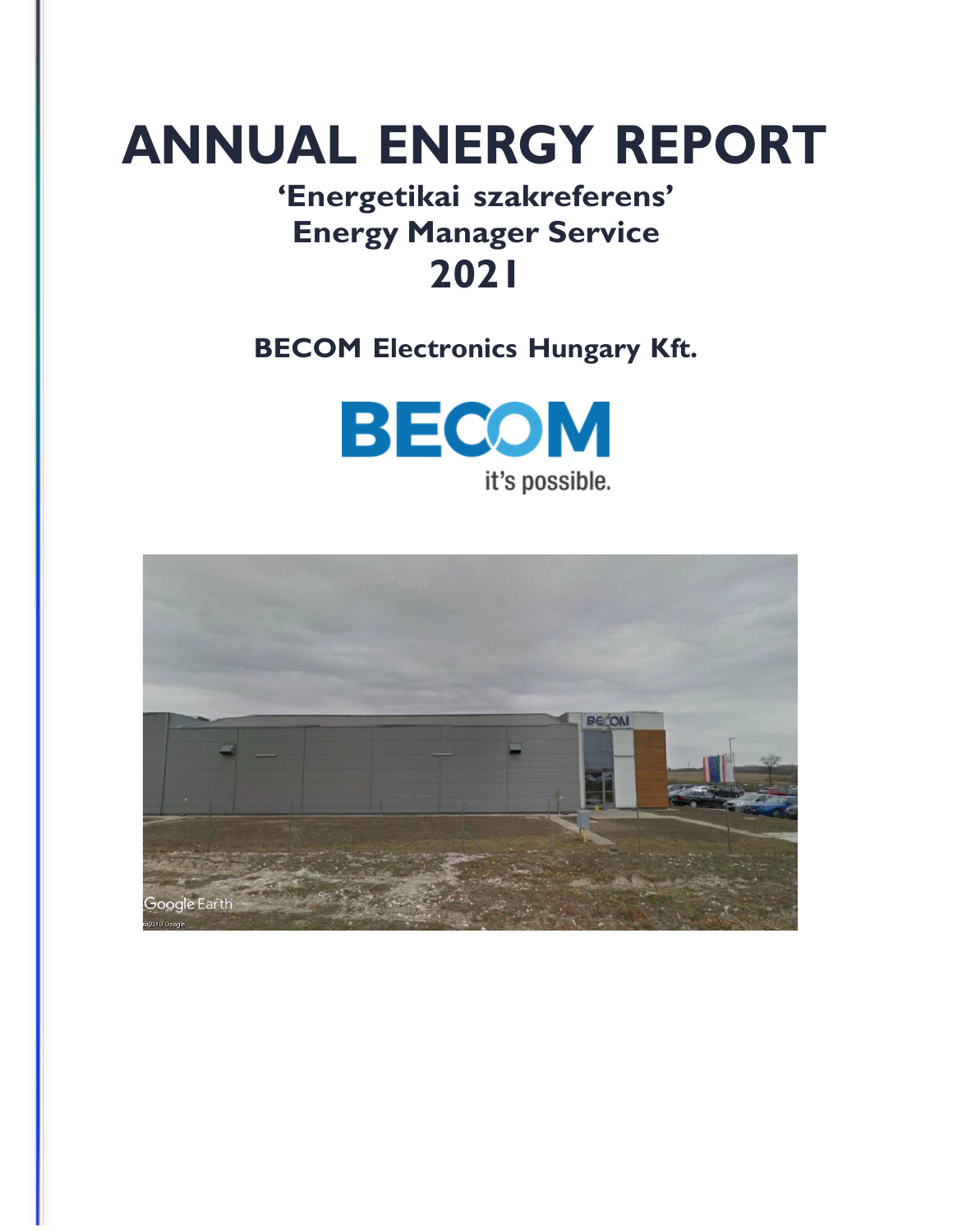Energy specialist: Wenerate Kft. Address of energy manager: 1139 Budapest, Forgách Street 37. Tax number of energy manager: 27951222-2-41

Certificate of a natural person who is qualified as an energy manager,

Norbert Tamás ZALAI Energy manager exam number: EA-1/2017/10

2015 LVII. Act on Energy Efficiency and 122/2015. (V. 26.) on the implementation of the Law on Energy Efficiency

Name of the obliged body: BECOM Electronics Hungary Kft.

Location of the obliged body: 2851 Környe, Budai út 1, hrsz.: 3813.

Tax number of the obliged body: 12593192211

Principal activity of the obliged body: Manufacture of electronic circuit boards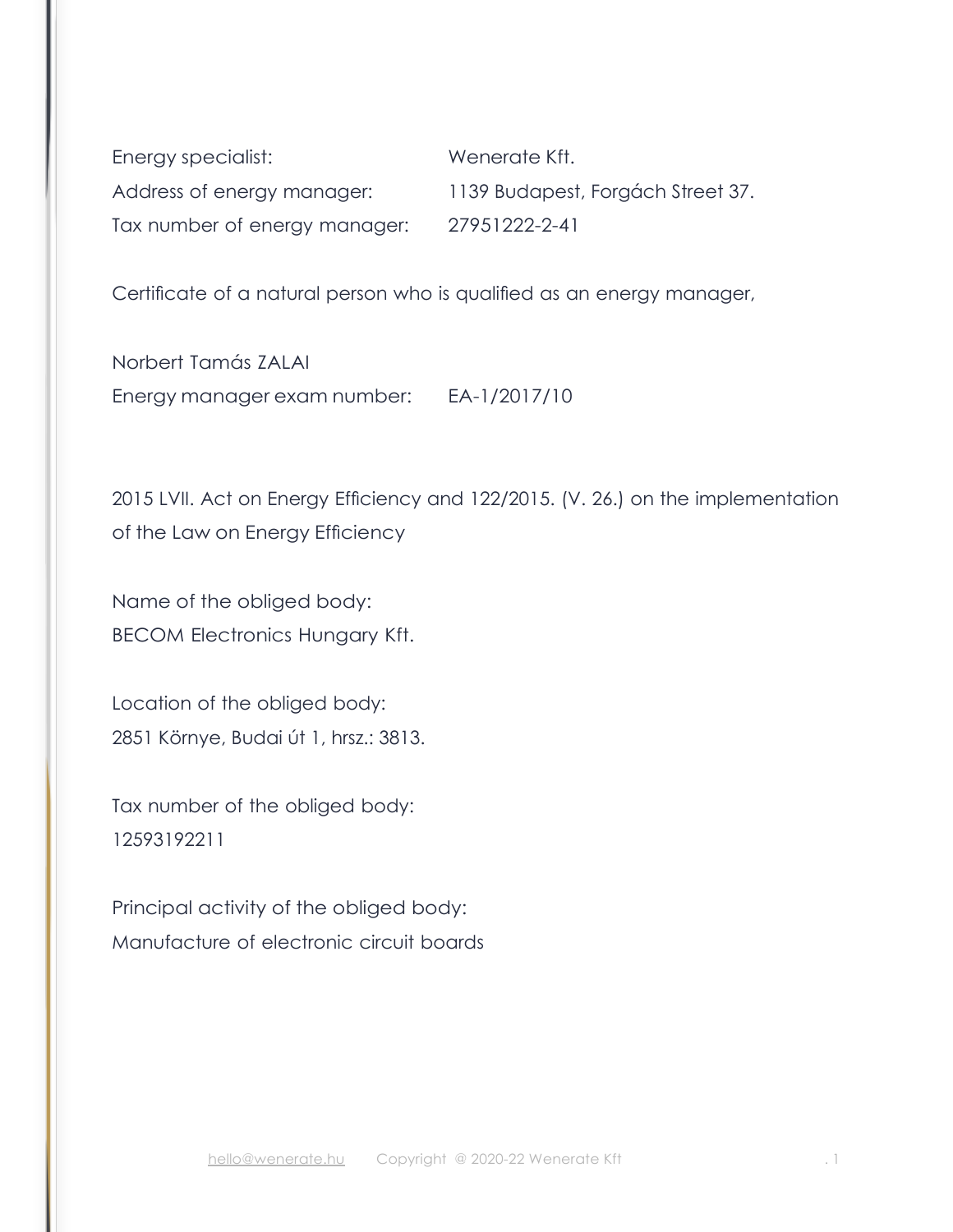# **Table of contents**

**Introduction** 

Consumption data Annual change in consumption data by source Annual primary energy consumption Annual CO2 emission

Energy Efficiency Actions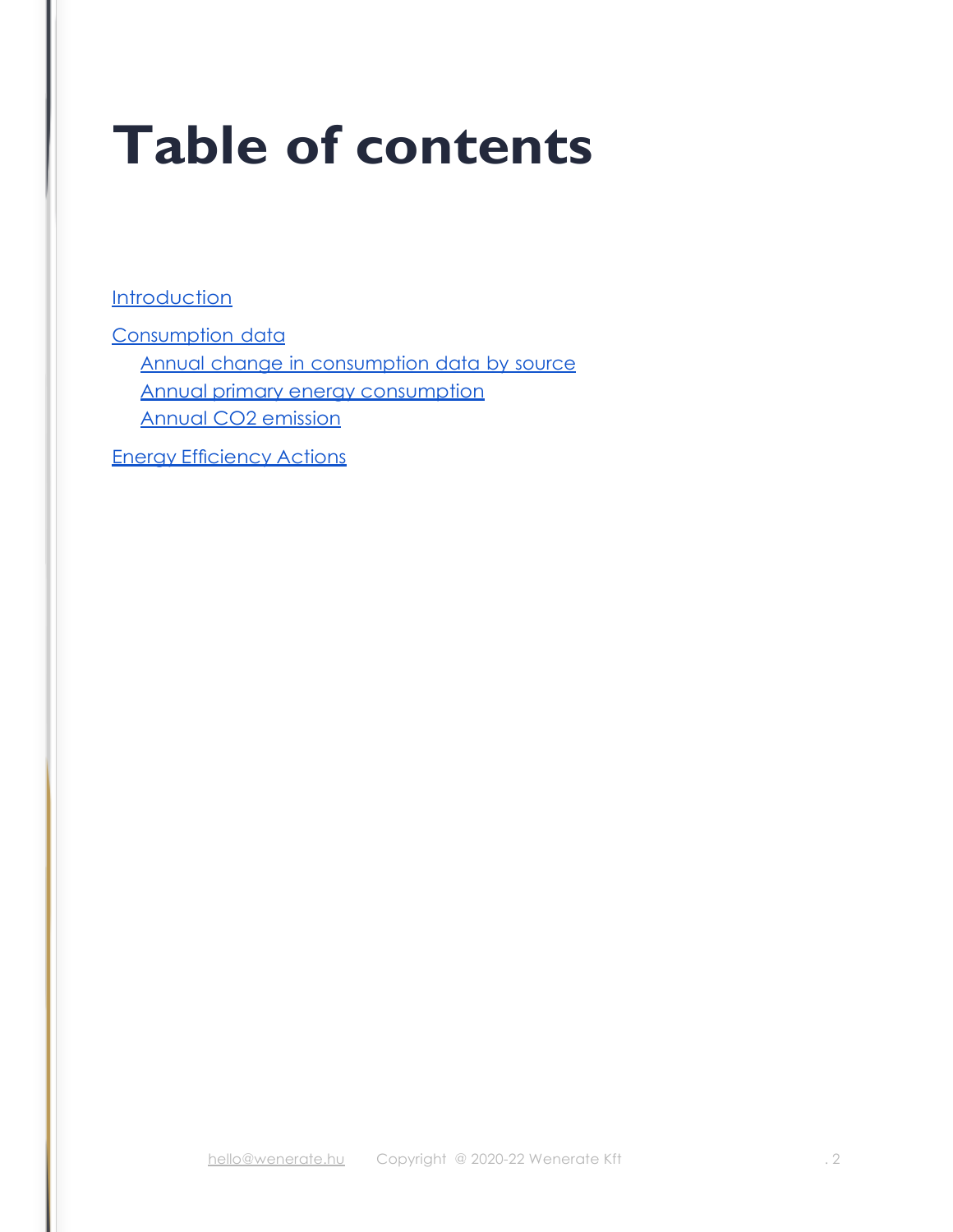# Introduction

This document is created according to the 122/2015. (V.26) Government Decree 7 / A. Section (e) of the Act on Energy Regulatory Entity. The annual report contains the energy savings achieved by the implemented energy efficiency improvements and implemented operational solutions based on the monthly reports that have been prepared for the year **2021**.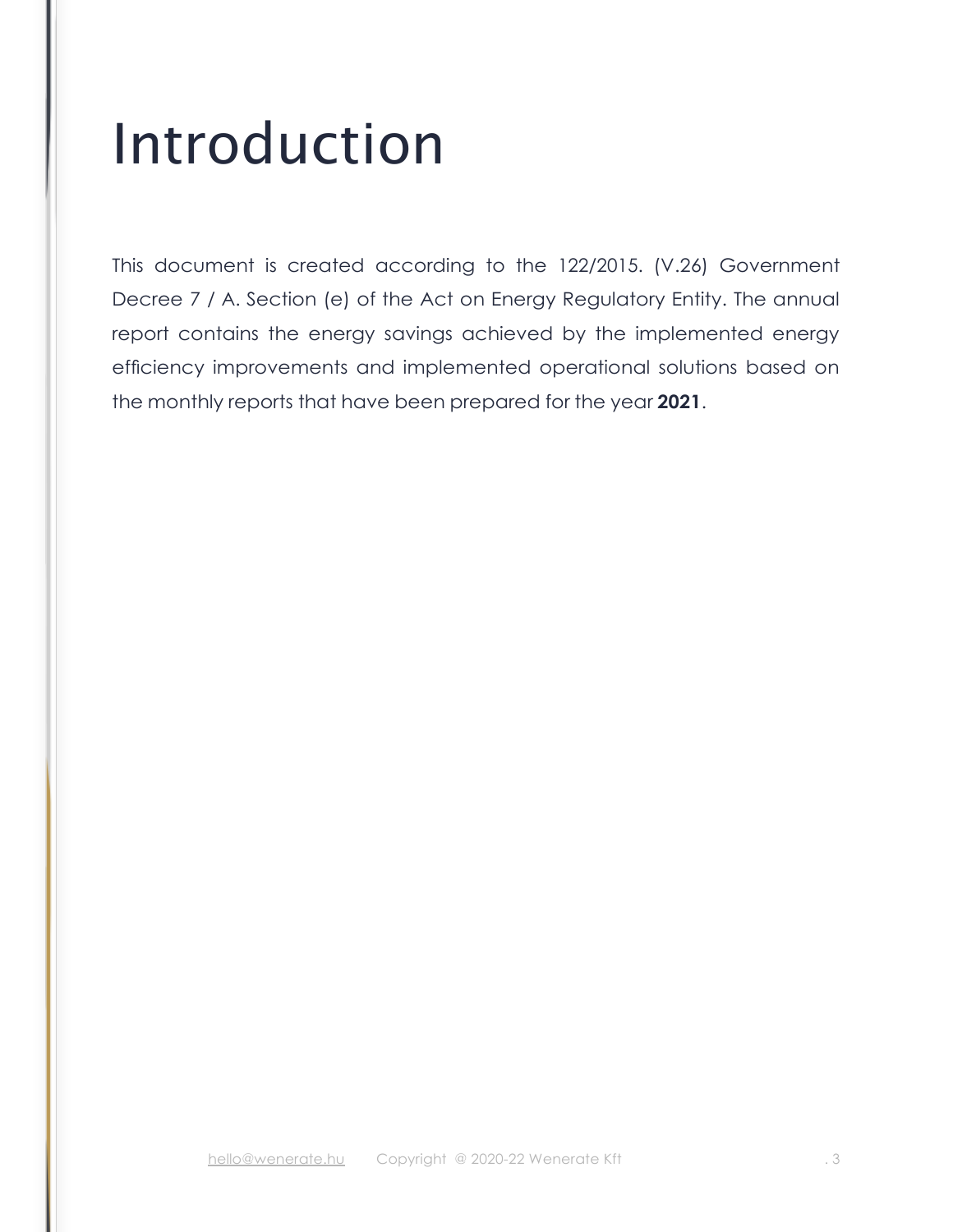# Consumption data

Consumption data of the entity by energy source for the year of 2021:

### **Annual change in consumption data by source**

Changes are reported in the relation to the year of 2020

### Electricity consumption



#### Villamosenergia-fogyasztás - Referenciaév és tárgyév különbsége

Villamos energia - Referenciaév és tárgyév különbsége

Difference between 2020 and 2021:

### **2 502 440 kWh**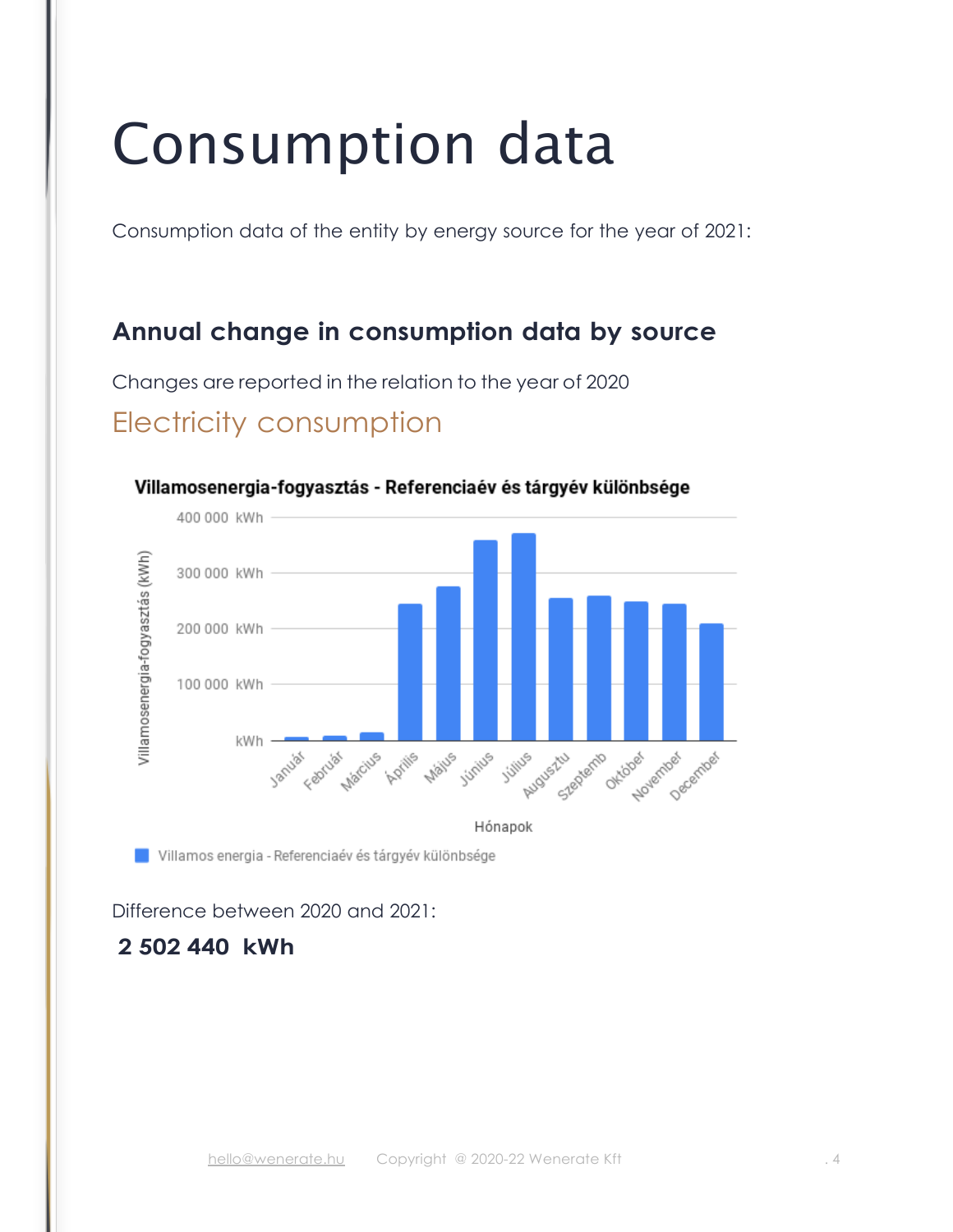## Natural gas consumption



#### Földgázfogyasztás - Referenciaév és tárgyév különbsége

Difference between 2020 and 2021:

**- 762 m3**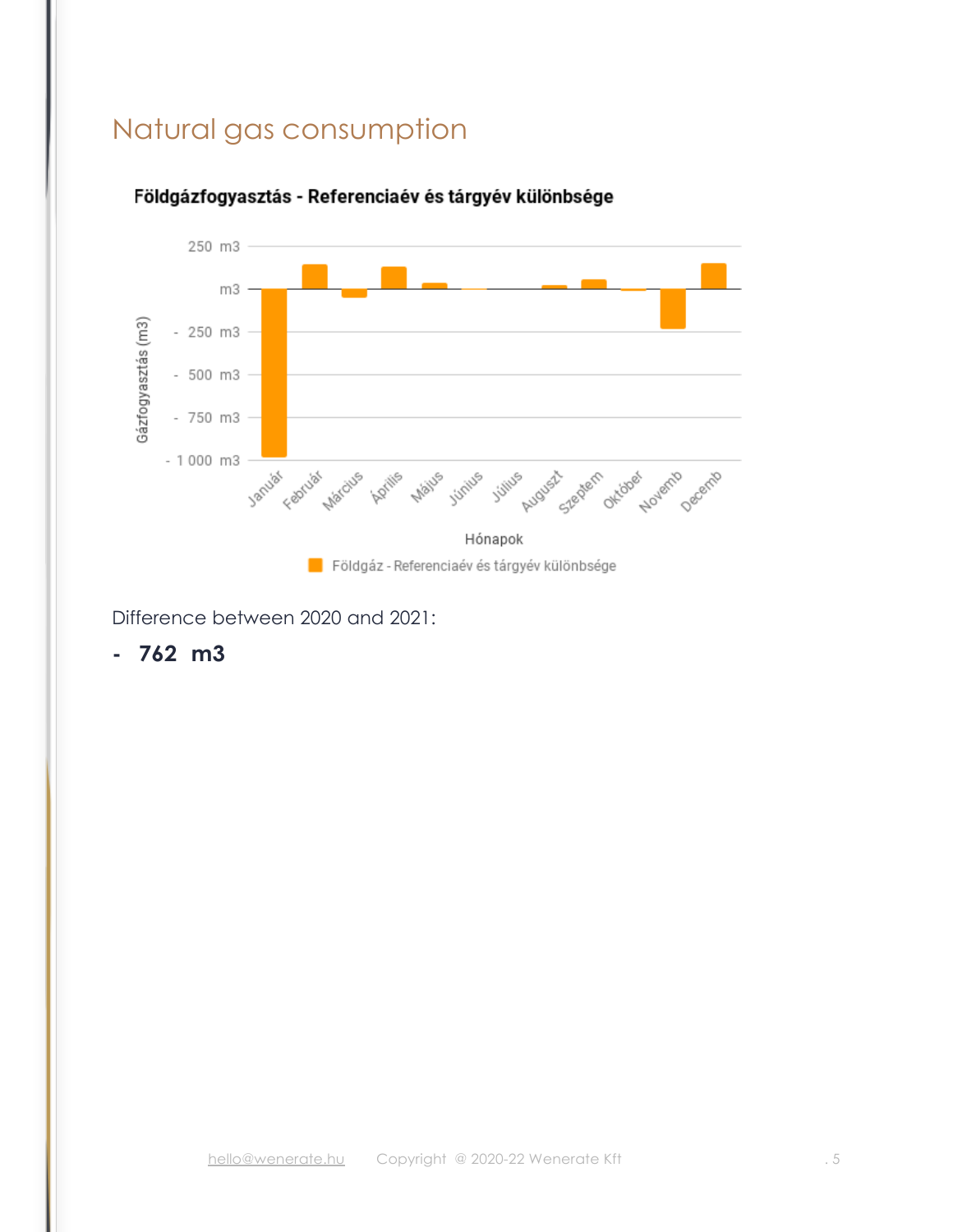## **Annual primary energy consumption**



#### Primerenergia-fogyasztás - referenciaév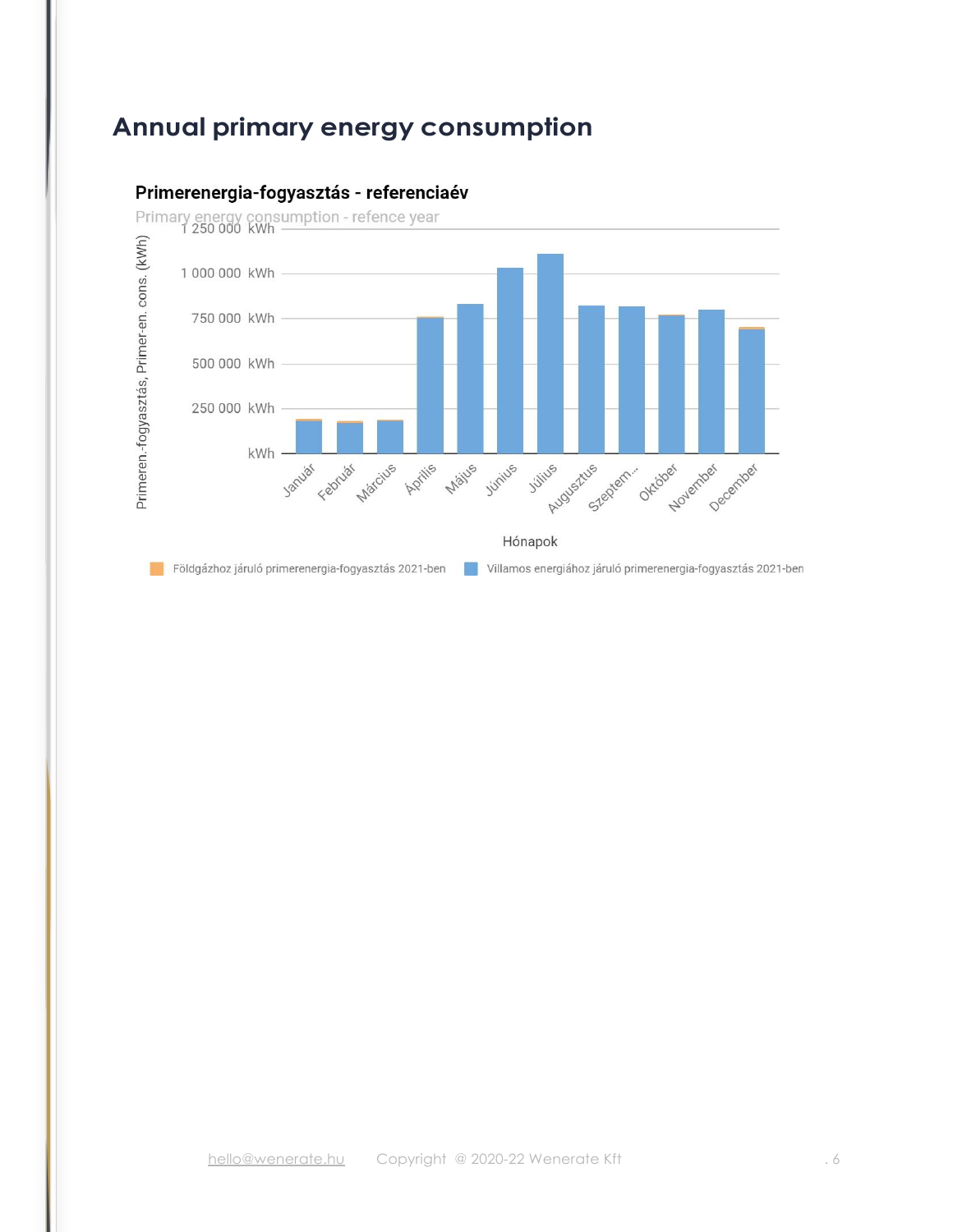### **Annual CO<sup>2</sup> emission**



#### CO2-kibocsátás - Referenciaév és tárgyév különbsége

CO2-kibocsátás - Referenciaév és tárgyév különbsége

Difference between 2020 and 2021:

### **901.0 t increase**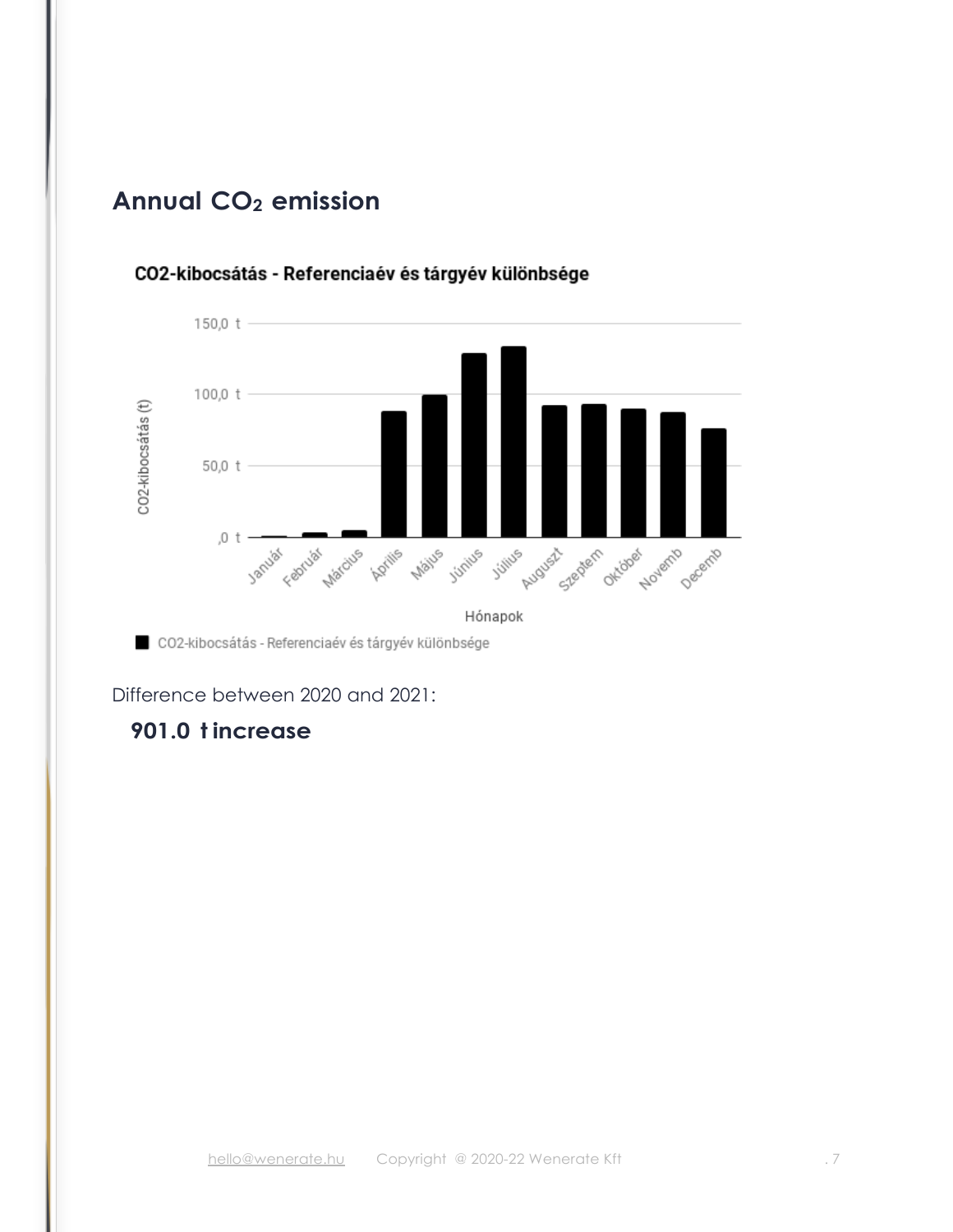# Energy Eficiency Actions

The energy efficiency improvements implemented by the enterprise in the current year, which result in measurable or calculated energy savings, were as follows:

There was no energy efficiency improvement; the difference in energy consumption is due to the difference in manufacturing, utilization or meteorological conditions. Another reason for the differences may be the installation of an additional air conditioning system.

Energy saving due to energy efficiency actions in primary energy by calculations and measurements:

0 kWh